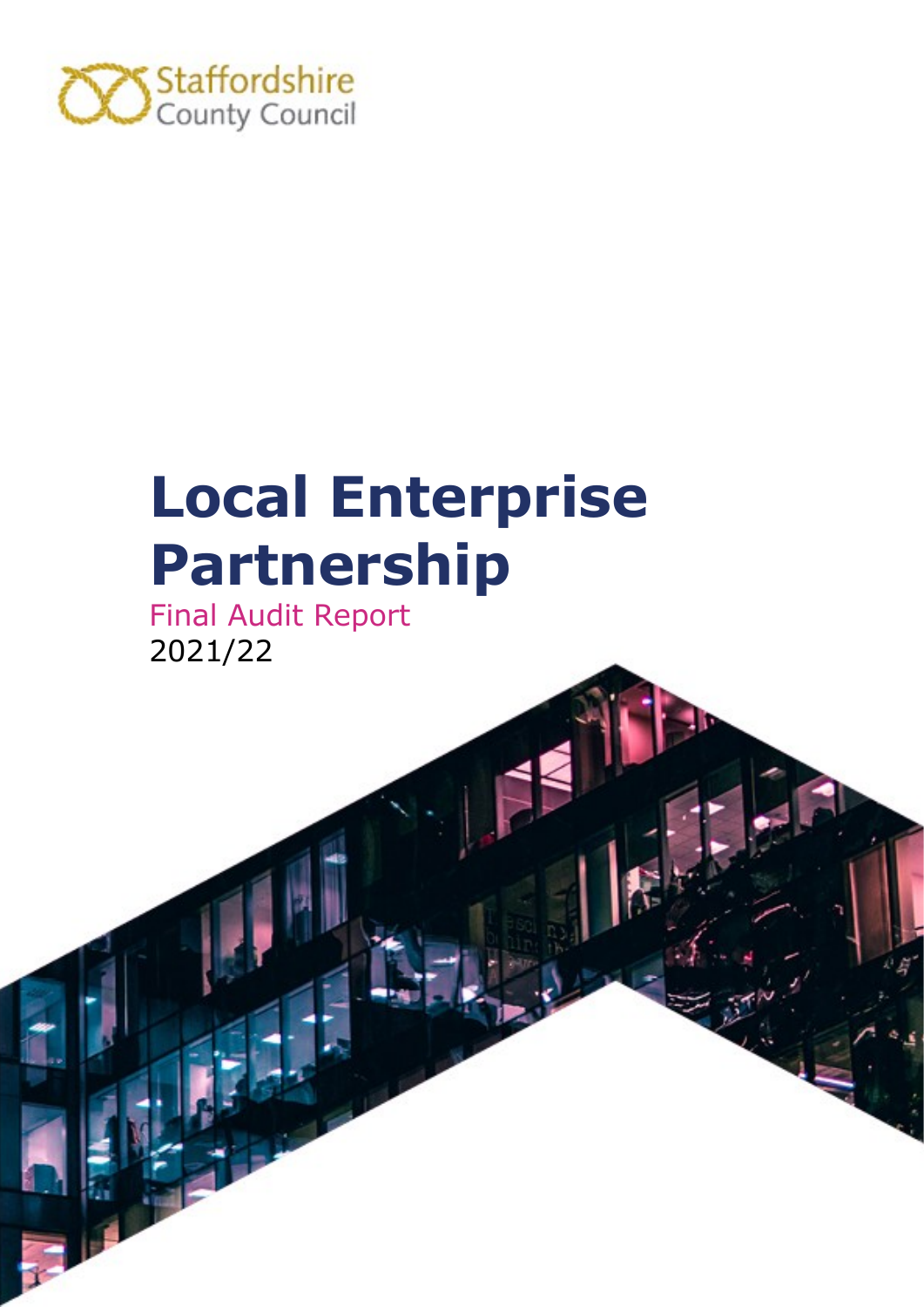

## Our Mission

To enhance and protect organisational value by providing risk-based and objective assurance, advice and insight.

**Chief Internal Auditor** Deborah Harris

**Lead Auditor** Naz Jameel

#### **Report Status**

Draft Report Issued - 19<sup>th</sup> January 2022 Final Report Issued  $-1$ <sup>st</sup> February 2022

#### **Draft Report Distribution**

Simon Ablewhite, Assistant County Treasurer (Deputy 151 Officer) Anne Boyd, LEP Chief Executive Joanne Kemp, Business Engagement Officer Lucy Sefton, Governance and Project Officer

#### **Final Report Distribution**

As above, plus: Darryl Eyers, Director for Economy, Infrastructure & Skills

This audit has been conducted in accordance with the Public Sector Internal Audit Standards.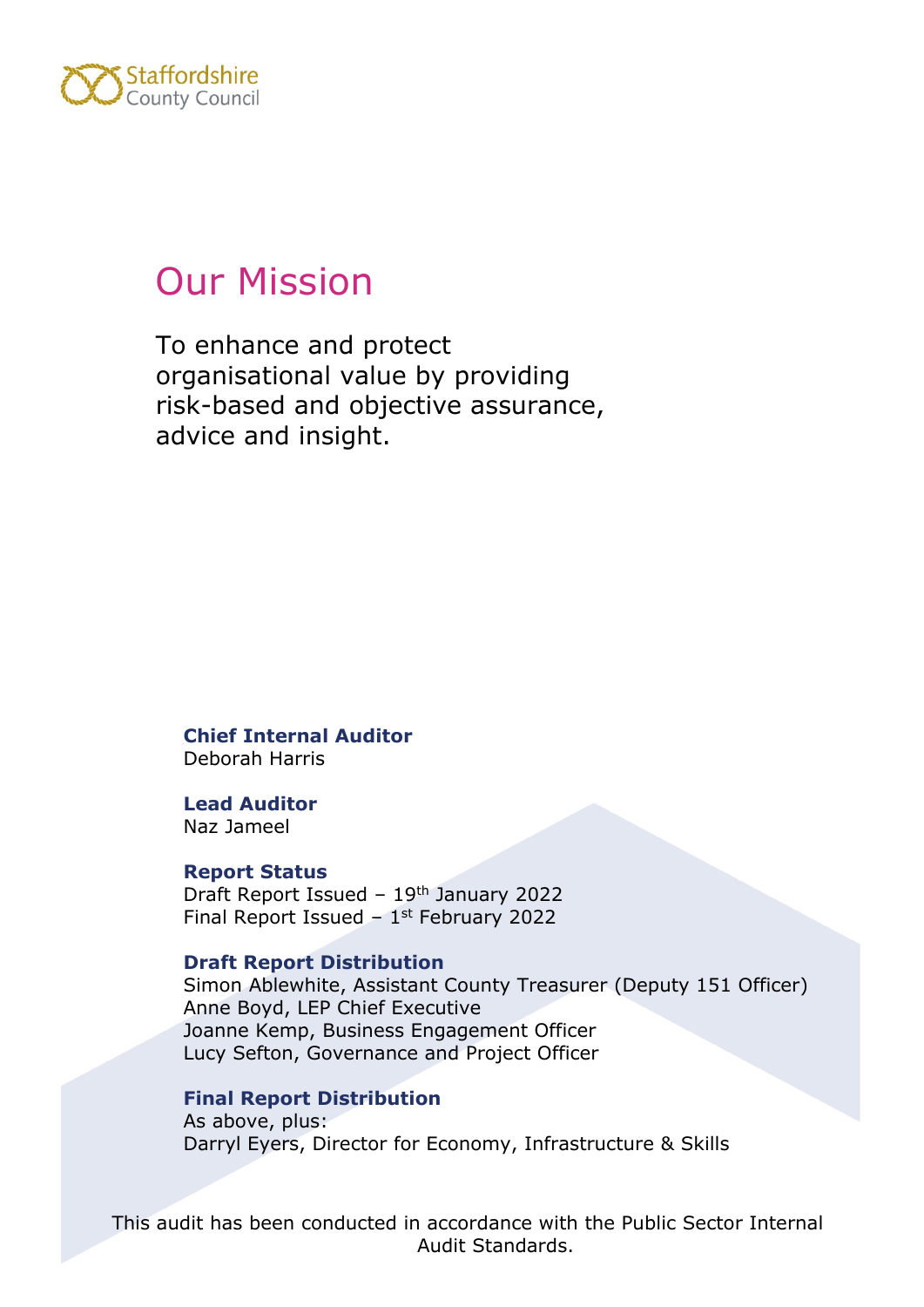

## **Table of Contents**

| 1            |     |                                                  |  |
|--------------|-----|--------------------------------------------------|--|
|              | 1.1 |                                                  |  |
|              | 1.2 |                                                  |  |
|              | 1.3 |                                                  |  |
| $\mathbf{2}$ |     |                                                  |  |
|              | 2.1 | Compliance with Local Assurance Framework (LAF)3 |  |
|              | 2.2 | Application of Local Assurance Framework 3       |  |
|              | 2.3 |                                                  |  |
| $\mathbf{3}$ |     | <b>Control Weaknesses &amp; Recommendations8</b> |  |
|              | 3.1 | Application of Local Assurance Framework 8       |  |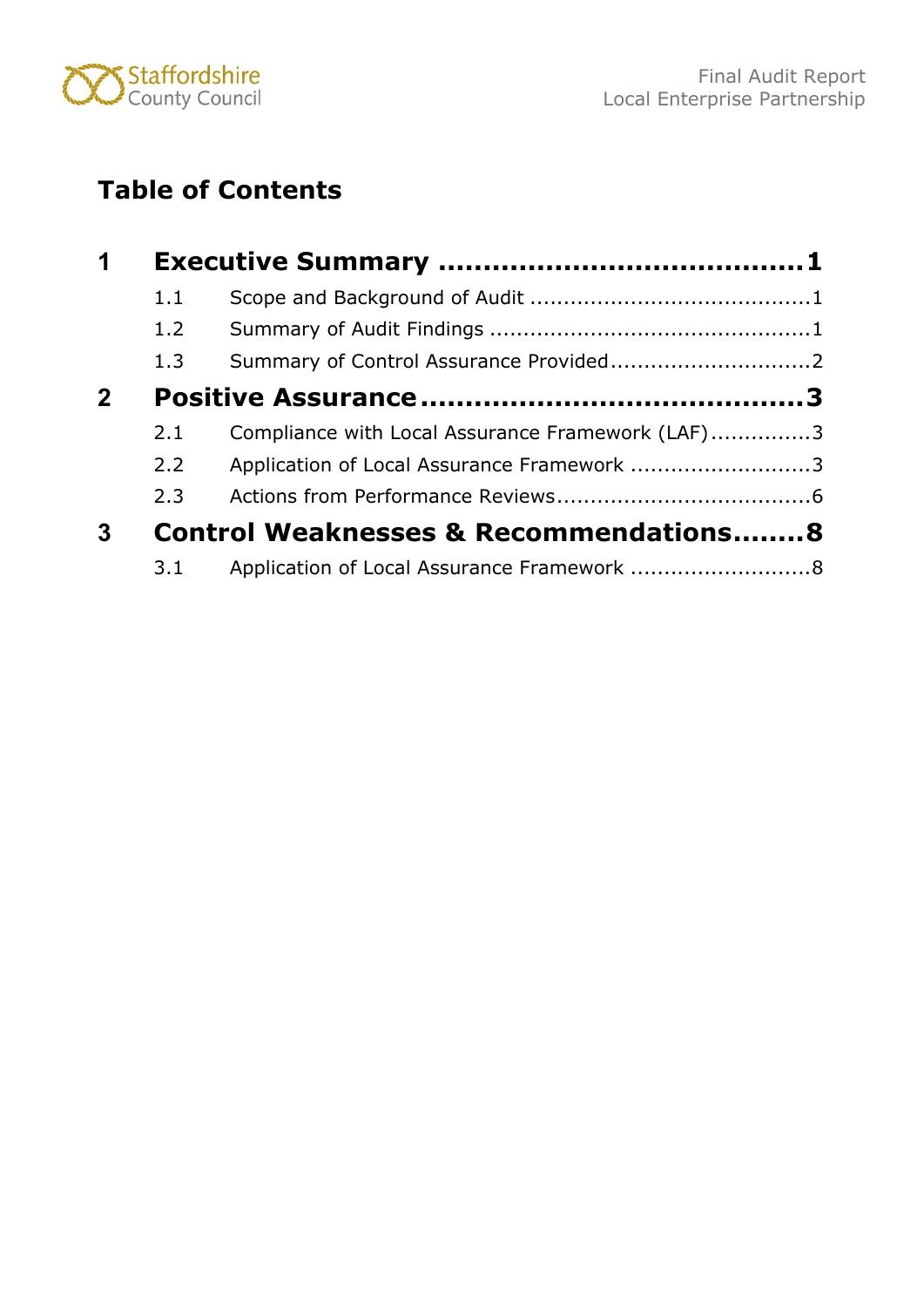

## <span id="page-3-0"></span>**1 Executive Summary**

#### <span id="page-3-1"></span>**1.1 Scope and Background of Audit**

- 1.1.1 Staffordshire County Council continue to be the accountable body for the Stoke-on-Trent and Staffordshire Local Enterprise Partnership (LEP). In accordance with the Local Assurance Framework the accountable body must ensure the LEP are compliant with the National Local Growth Assurance Framework. As the accountable body, SCC are required to provide an annual assurance statement to confirm compliance with both national and local guidelines.
- 1.1.2 LEP arrangements going forward are under review nationally, pending the outcome of a wider Government review and the 'Levelling up' white paper which had been delayed. Clarification as to the future arrangements for LEP's has been awaited since October 2021. Anticipated changes may involve a different purpose and remit, membership and geography.
- 1.1.3 The scope of the audit was to keep under review the existing decision making and governance arrangements of the LEP in terms of setting a clear vision and operating under a clear governance framework, securing and accounting for funding, managing performance of regeneration schemes and achieving milestones and outcomes.
- 1.1.4 Internal audit activity included a review of the LEP's compliance with the national and local Assurance Frameworks and whether actions have either been completed, or identified, to address recommendations made in the last Annual and Mid-Year Performance Reviews.

| <b>Control Objectives Examined</b>                                                                    |   | Ō | ලී<br>-<br>6<br>$\bullet$ |
|-------------------------------------------------------------------------------------------------------|---|---|---------------------------|
| To ensure the LEP complies with the Local<br><b>Assurance Framework</b>                               |   |   |                           |
| To ensure the LEP is applying policies and<br>processes in line with the Local Assurance<br>Framework | 5 |   |                           |

#### <span id="page-3-2"></span>**1.2 Summary of Audit Findings**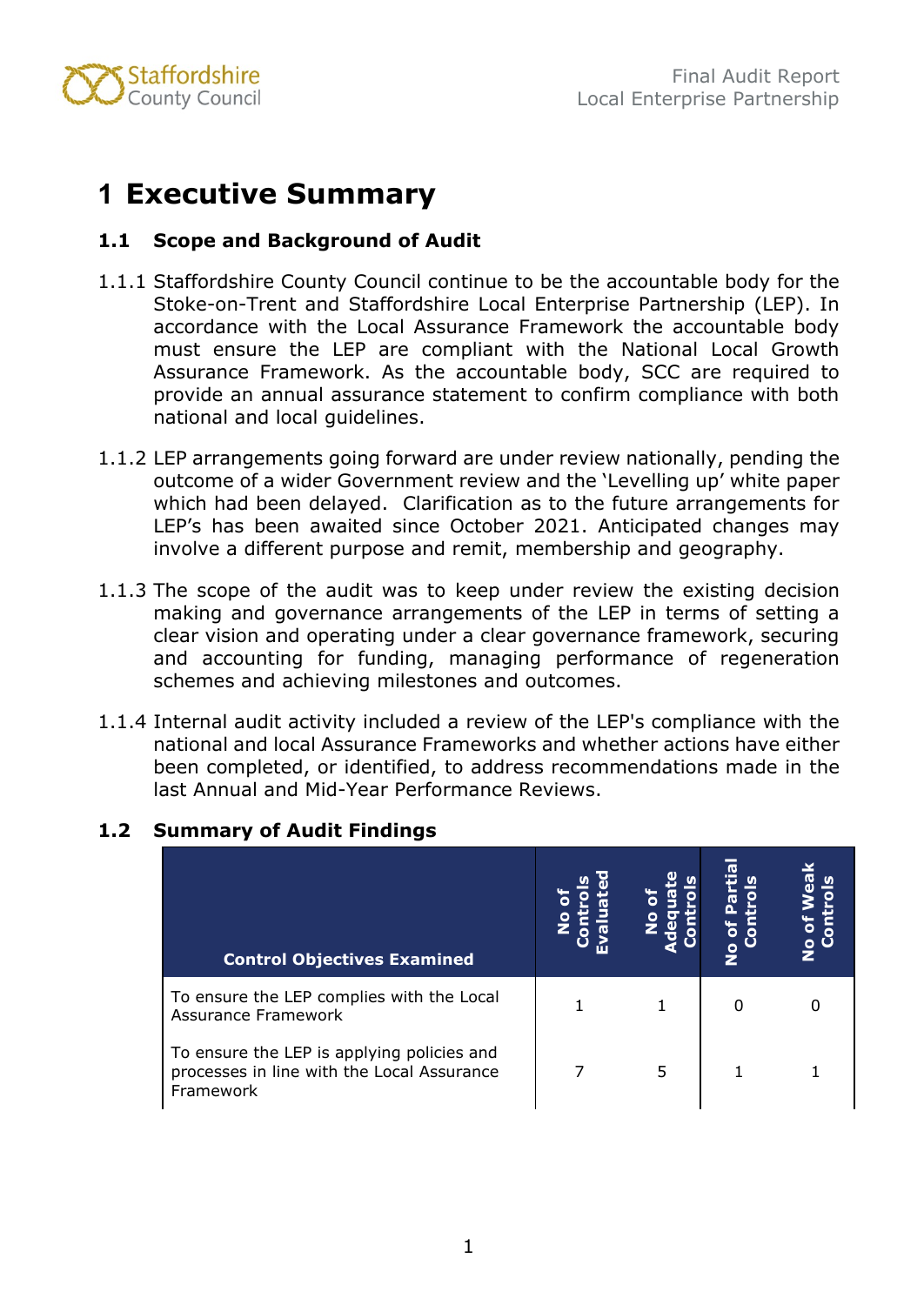

| To ensure the LEP is complying and/or has<br>made plans to comply with recommendations<br>raised in the 2020-21 Annual Performance<br>Review and 2021-22 Mid-Year Performance<br>Review by target dates |     |   |  |
|---------------------------------------------------------------------------------------------------------------------------------------------------------------------------------------------------------|-----|---|--|
| <b>TOTALS</b>                                                                                                                                                                                           | 1 מ | 8 |  |

1.2.1 The following issues were considered to be the key control weaknesses:

| <b>Rec</b><br><b>Ref</b> | <b>Risk</b><br>Rating | <b>Summary of Weakness</b>                                                                                                                                                                                                                                     | <b>Agreed</b><br><b>Action</b><br><b>Date</b> |
|--------------------------|-----------------------|----------------------------------------------------------------------------------------------------------------------------------------------------------------------------------------------------------------------------------------------------------------|-----------------------------------------------|
|                          | Low<br>Priority       | Draft minutes for the Board meeting held 16th<br>December 2021 were not published in accordance<br>with the National Assurance Framework timeframe<br>of 10 working days, it is acknowledged that this was<br>due to annual leave during the Christmas period. | 19/12/2022                                    |
| $\overline{2}$           | Medium<br>Priority    | Conduct forms<br>Code<br>of<br>have<br>been<br>not<br>completed/signed by the CEO and LEP Officers<br>Framework<br>which<br>contravenes Assurance<br>requirements and governance principles.                                                                   | 01/03/2022                                    |

This report focuses on the weaknesses in the Organisation's systems of control that were highlighted by this audit and recommends what Audit considers to be appropriate control improvements. This report contains the follow amount of recommendations

| <b>High</b> | <b>Medium</b> | .ow | <b>Total</b> |
|-------------|---------------|-----|--------------|
|             |               |     |              |

#### <span id="page-4-0"></span>**1.3 Summary of Control Assurance Provided**

1.3.1 **Substantial -** Internal Audit are able to offer substantial assurance as the areas reviewed were found to be adequately controlled. Internal controls were in place and operating effectively and risks against the achievement of objectives were well managed.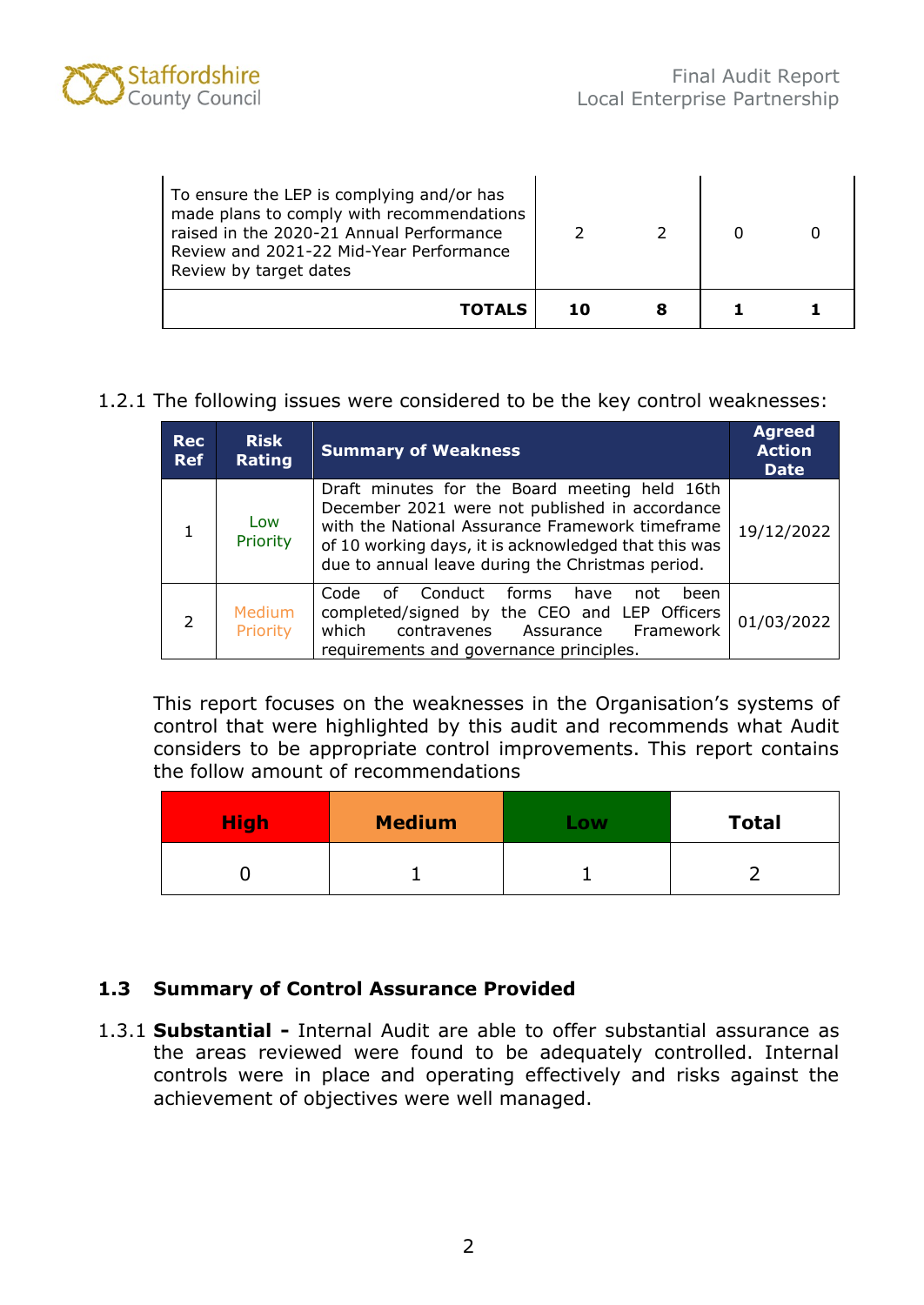

## <span id="page-5-0"></span>**2 Positive Assurance**

We attempted to establish whether the Organisation's system of control for the following areas contained all the key controls expected of a sound and robust process. Through a combination of control evaluation and testing we confirmed that the following adequate controls were in operation:

#### <span id="page-5-1"></span>**2.1 Compliance with Local Assurance Framework (LAF)**

- An established LAF was in place, which was agreed by the LEP Board in October 2020 (LAF v8). This version was being worked to pending national review outcomes confirming the future and focus of all LEPs.
- Review of Board documents highlighted that Assurance Framework updates were being given consideration and had been raised on the forward plan at the December 2021 LEP Board meeting.
- The LEP Engagement Officer and Governance and Project Officer keep operational compliance with the LAF under continual review.
- Due to the uncertainties regarding the future and function of LEPs beyond March 2022, Board retirement and vacancies, the LEP is faced with compliance challenges regarding recruitment and ensuring appropriate gender and public/private ratios as set out in the National Local Growth Assurance Framework (known as the NAF). Following the retirement of a Board member in December 2021 the gender ratio reduced from 40% female to 33%, this is below the target of a 50:50 ratio across the whole board, however, it was noted that 55% of private board membership is female. Future appointments are intended to address this. Having a balanced board has been acknowledged as a national issue, discussed at external reviews with the local Cities and Local Growth Unit (CLGU) Area Team with a timescale set for 2023. One vacancy was being recruited to with the other two pending update from the CLGU on the future of LEPs.
- Records of the discussion with the CLGU in October 2021 referred to the delay in announcing the future of LEPs causing reputational damage to the relationship with partners for both the LEP and Government. It was stated that despite this, there remains a high degree of interest in supporting the LEP from businesses; that once the future is clearer, filling the remaining two private board vacancies should be straightforward and invitations for the LEP to engage with business have accelerated recently.

#### <span id="page-5-2"></span>**2.2 Application of Local Assurance Framework**

• A schedule of Board meetings is in place and available on the LEP website.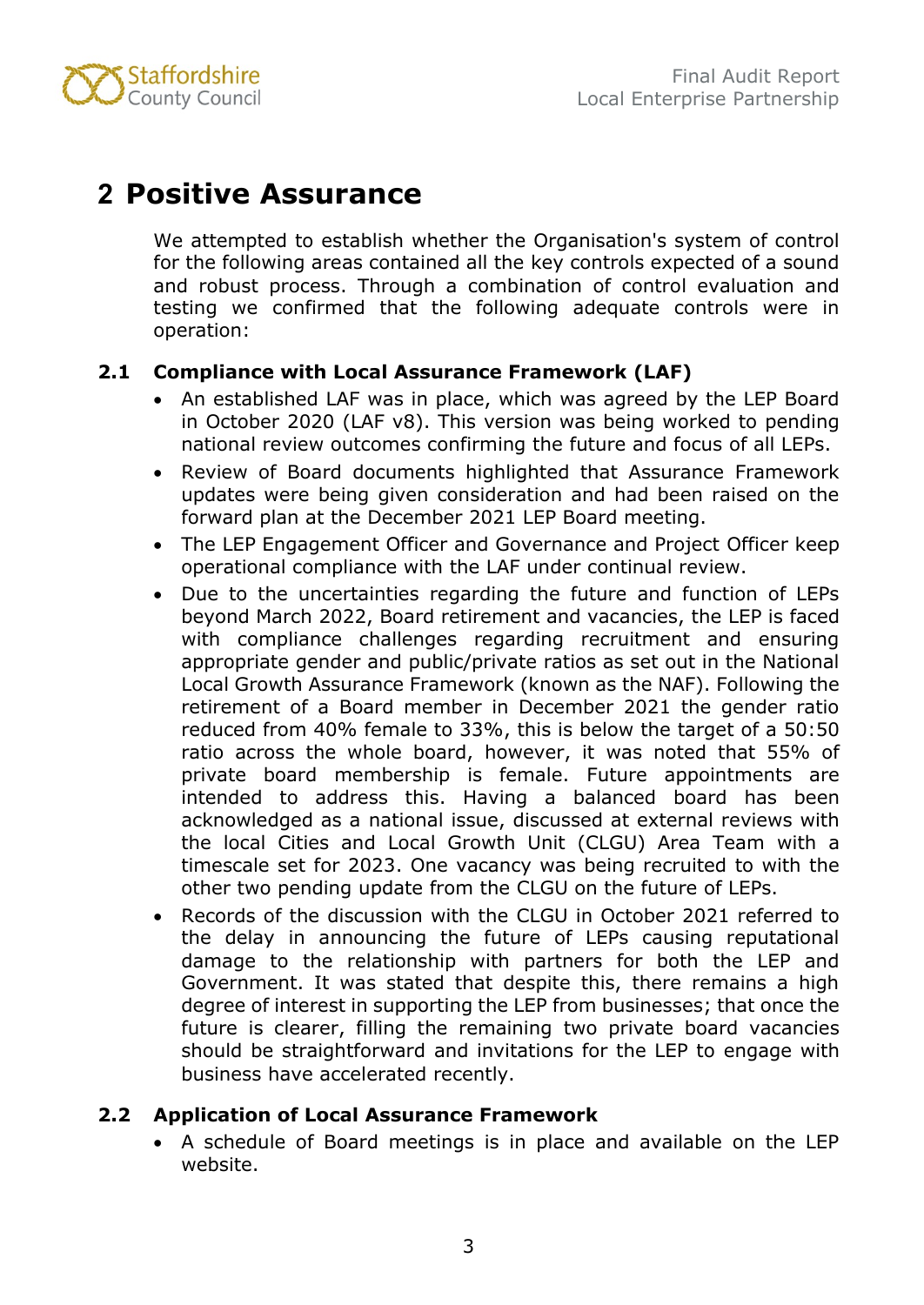

- Publication of Board meeting minutes is referred to in section 103 of the NAF which states:
	- o The LEP website must include a commitment to meet set timelines, these are based on the Best Practice Guidance in accordance with the Local Government Act 1972.
	- o Minutes of Board meetings are be published within 10 working days of the meeting taking place and may be in draft if internal LEP processes require clearance before the minutes are finalised. The final minutes of Board meetings must be published within 10 working days of being approved.

Review of the LEP website and published Executive Board Meeting minutes found:

- o Final minutes had been published for each meeting held between April-November 2021;
- o The new process to publish draft Board minutes to the website that was introduced during the previous audit has been continued in accordance with the LAF and NAF;
- o Draft Board minutes for the November meeting were observed as being published within the 10 working day NAF timescale. These draft minutes were then replaced with the final approved version.
- A review of the LEP website confirmed that Board meeting agendas and supporting papers are available. For a meeting held during the audit the agenda and supporting papers were published five working days before the meeting taking place which provides members appropriate time to review and scrutinise papers in advance, in accordance with NAF and LAF requirements.
- Review of the LEP Board agendas published on the LEP website from April to December 2021 confirmed there is a clear standing agenda item at the start of each meeting to invite attendees to make a declaration of interest. Declaration of interests made at meetings are recorded within meeting minutes.
- Sample testing confirmed that six-monthly Declarations of Interest had been made by individual Board Members, Alternates for Board Members and the LEP CEO, which were published on the LEP website and timely, in line with the LAF review timescale.
- The LEP Whistleblowing policy is clear, contained within the Local Assurance Framework and published on the LEP website. The Whistleblowing policy covers situations where an individual has concerns about a danger, risk, contravention of rules or illegality and provides useful information to whistleblowers to address this. In doing so whistleblowers are acting in the wider public interest, usually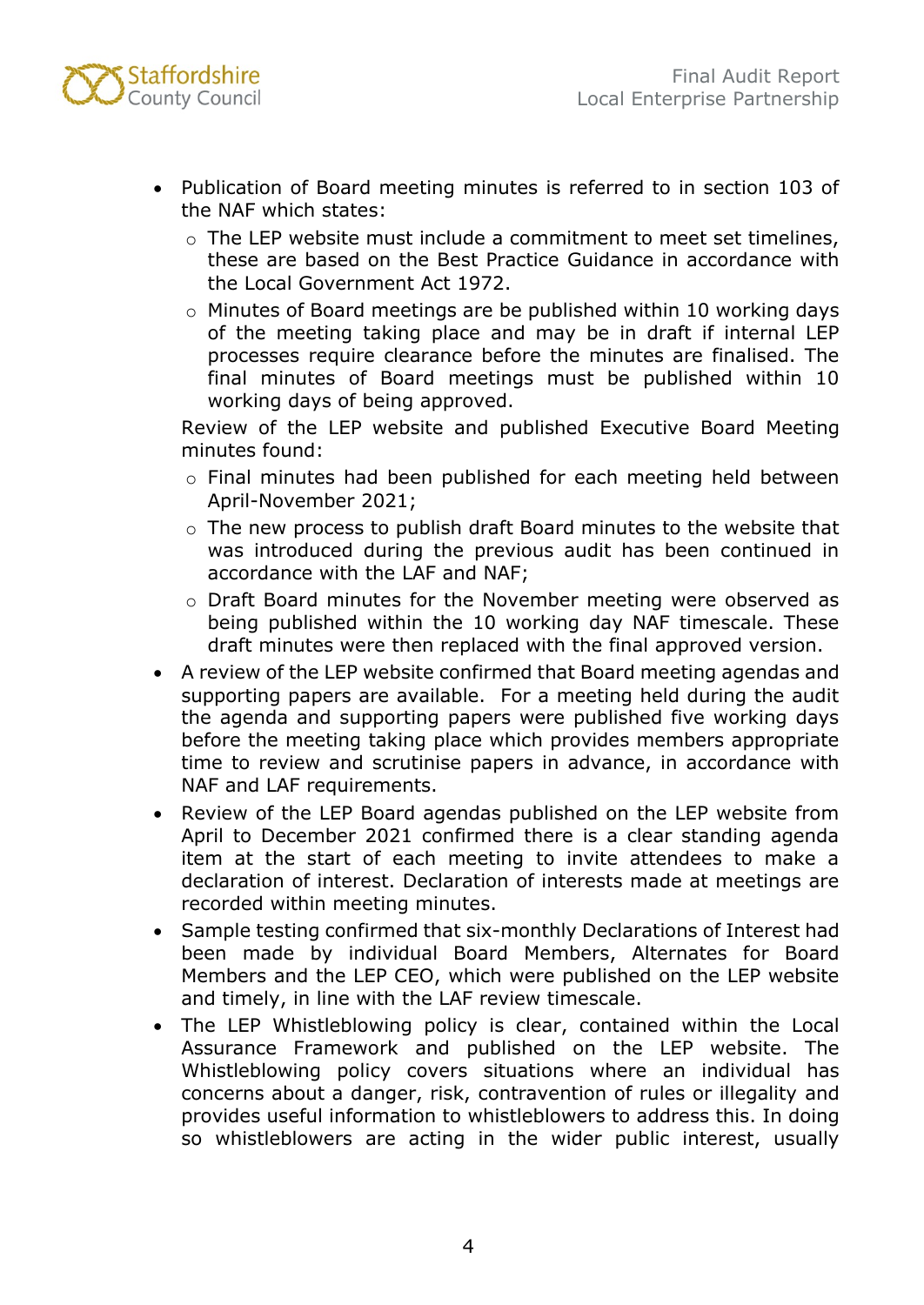

because it threatens others or impacts on public funds. A LEP Enquiries, Comments & Complaints Policy is also in place.

- A review of the Whistleblowing policy noted that the Responsible Officer at the Accountable Body has been included within the policy as a mechanism for Disclosers to raise concerns and awareness independently. There is also a clear procedure within the policy on how concerns should be raised and handled. No cases have occurred within the financial year to date.
- A LEP Code of Conduct is posted on the LEP website and is contained within the LAF.
- Review of the Code confirmed it clearly outlines the seven established Nolan Principles of Public Life – selflessness, integrity, objectivity, accountability, openness, honesty and leadership, for individuals to follow in their conduct at all times.
- Annual review of sub-groups Terms of Reference was on hold pending clarification from government over the future remit of LEPs. A Task & Finish Group for Strategic Change was established which was supported by agreed Terms of Reference and initial reporting until it was paused awaiting the delayed national update.
- The auditor was informed that the local industrial strategies linked to the LEPs existing sub-groups have been suspended subject to new government plans, therefore meetings of the related sub-groups were cancelled.
- Board meetings were being held monthly except for the months of January and August (as planned) and cancellation of the planned September 2021 meeting due to quoracy/ absence. The minimum meeting frequency as outlined in the LAF for at least six times a year has been met.
- There was an adequate and up to date publication scheme included on the LEP website in line with the LAF.
- A register of gifts and hospitality is in place, it was last updated and published online during the audit in January 2022. The register is primarily informed by the six monthly declaration of interest process as declaration forms include a specific question to capture this.
- Remuneration and expenses figures were reported as part of the 2020/21 Annual Financial Statements. This included a remuneration figure of £12k although additional details were not published. The Assistant County Treasurer (Deputy 151 Officer) confirmed this was to provide for an honorarium for the Chair that had not been claimed at the time of producing the accounts and was subsequently decided not to be claimed; therefore was credited in the 2021/22 accounts and was not required to be published online.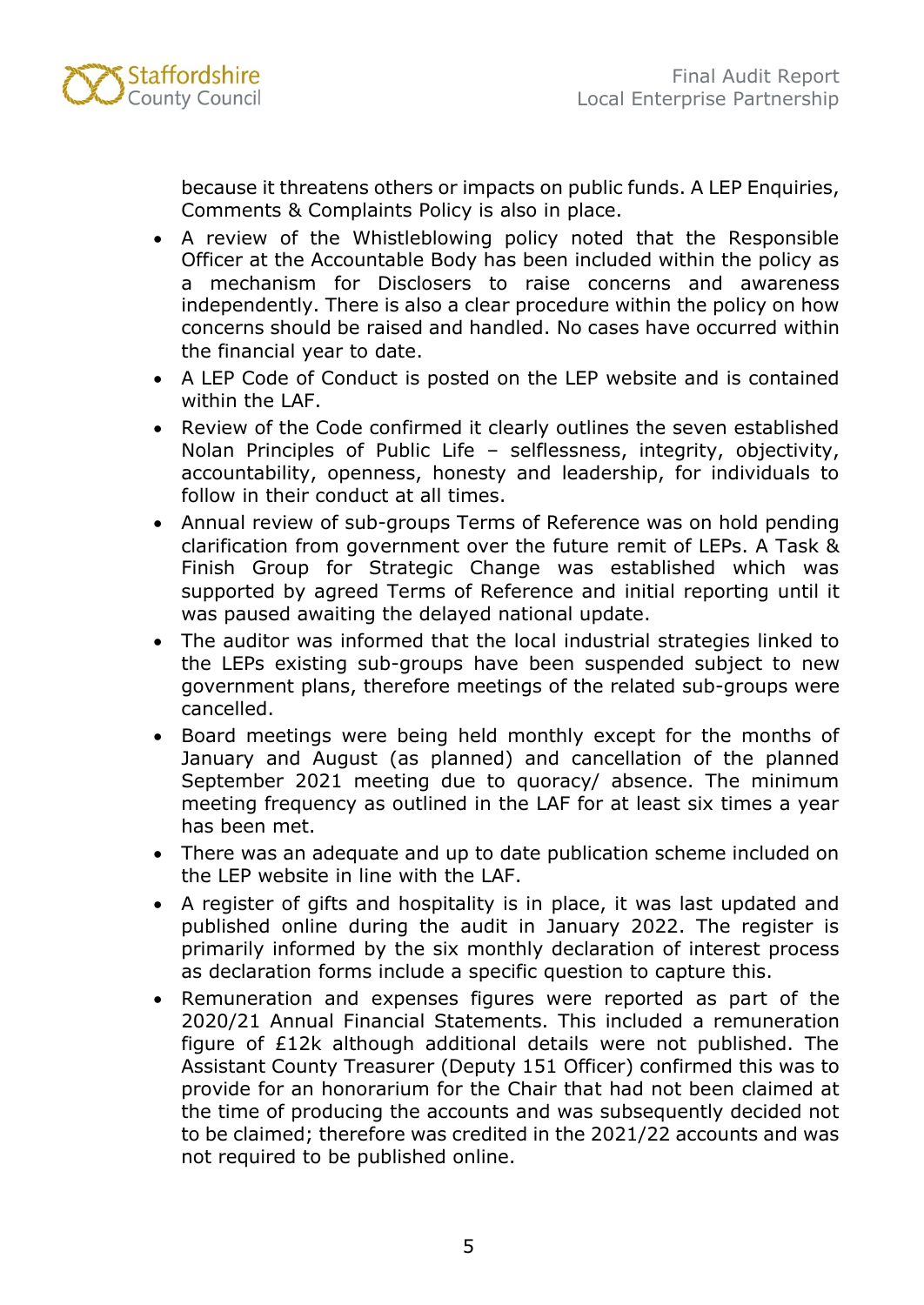

- Performance Reviews are undertaken by the Cities and Local Growth Unit which analyse the performance of the LEP across three themes: Governance, Delivery and Strategy. The reviews also highlight any areas that require further development or where there is good practice to be shared. Previous Annual and Mid-Year Performance Reviews were last conducted in January and October 2021 where no significant issues were raised, progress against actions is referred to under section 2.3 of this report
- SCC as the LEPs accountable body are required to provide an annual assurance statement on the LEP as part of the Annual Performance Review (APR) to the Cities and Local Growth Unit, and in accordance with LAF section 2.16. The next APR is expected to begin at the end of January 2022.
- Champions continue to be in place at the LEP in line with the Local Assurance Framework requirements, for Equality and Diversity, to support diversity and workplace culture being embedded within the LEP and an SME Champion is also in place to ensure the needs and interests of small business are taken into account.
- A Risk Management Statement and responsibilities are set out in the LAF. The Audit & Finance Committee maintain and manage the overarching organisational risk register and associated mitigation plan on behalf of the Board. Testing found a risk and issue log was included on the Board agenda for each meeting held since May 2021.
- Scrutiny Arrangements as required by the NAF relate to annual joint scrutiny where more than one Local Authority is involved. The Joint annual LEP Overview and Scrutiny Committee with Stoke-on-Trent City Council scheduled to take place in December 2021 was cancelled due to sickness and was being rescheduled during the audit.

#### <span id="page-8-0"></span>**2.3 Actions from Performance Reviews**

- Two of four actions raised in the 2020/21 Annual Performance Review were complete and supporting evidence was held. The remaining two actions were carried forward to the 2021/22 Mid-Year Performance Review.
- Testing confirmed that the LEP has made plans to comply with actions agreed in the 2021/22 Mid-Year Performance Review. All three actions were open and review of the action plan found progress is appropriately managed. Although two actions were delayed, the reason for this was due to the pending national review outcome, one action was for the CLGU to advise of this outcome as soon as possible, and the other was for this outcome to inform a suitable recruitment plan to fill Board vacancies.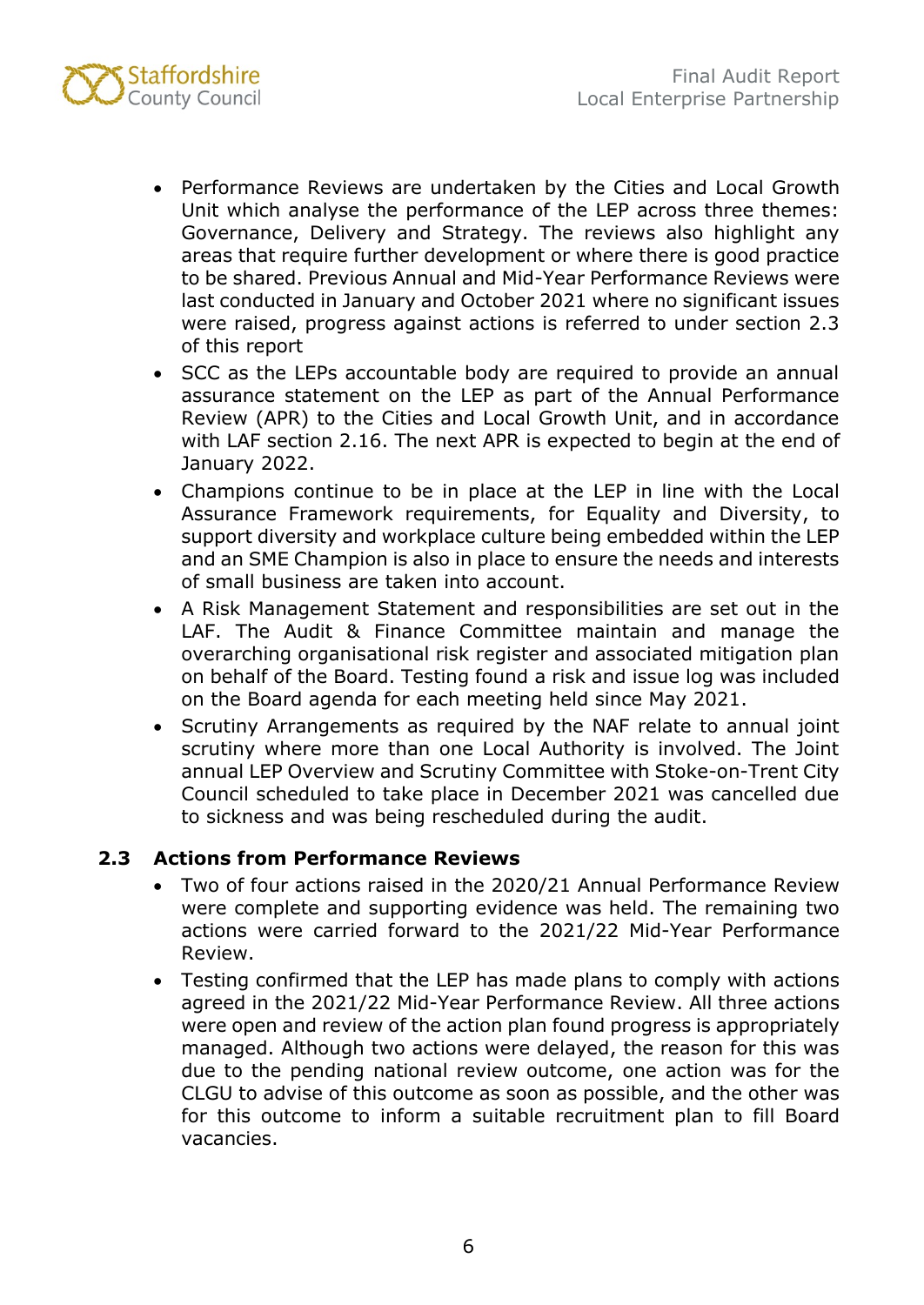

- The final open action referred to City Deal reporting of Carbon Emissions Reduction Targets. Commentary was now being reported to Strategic Programme Management Group on a regular basis. A City Deal update paper for Q2 2021-22 was provided to the November 2021 Strategic Programme Management Group meeting. Data was to be added to this report in an easy to read style to allow measurement against targets once Keele University Smart Energy Network Distributor (SEND) project data is available.
- It was noted that the activities required to be taken on all open actions referred to above depended on matters beyond the control of the LEP.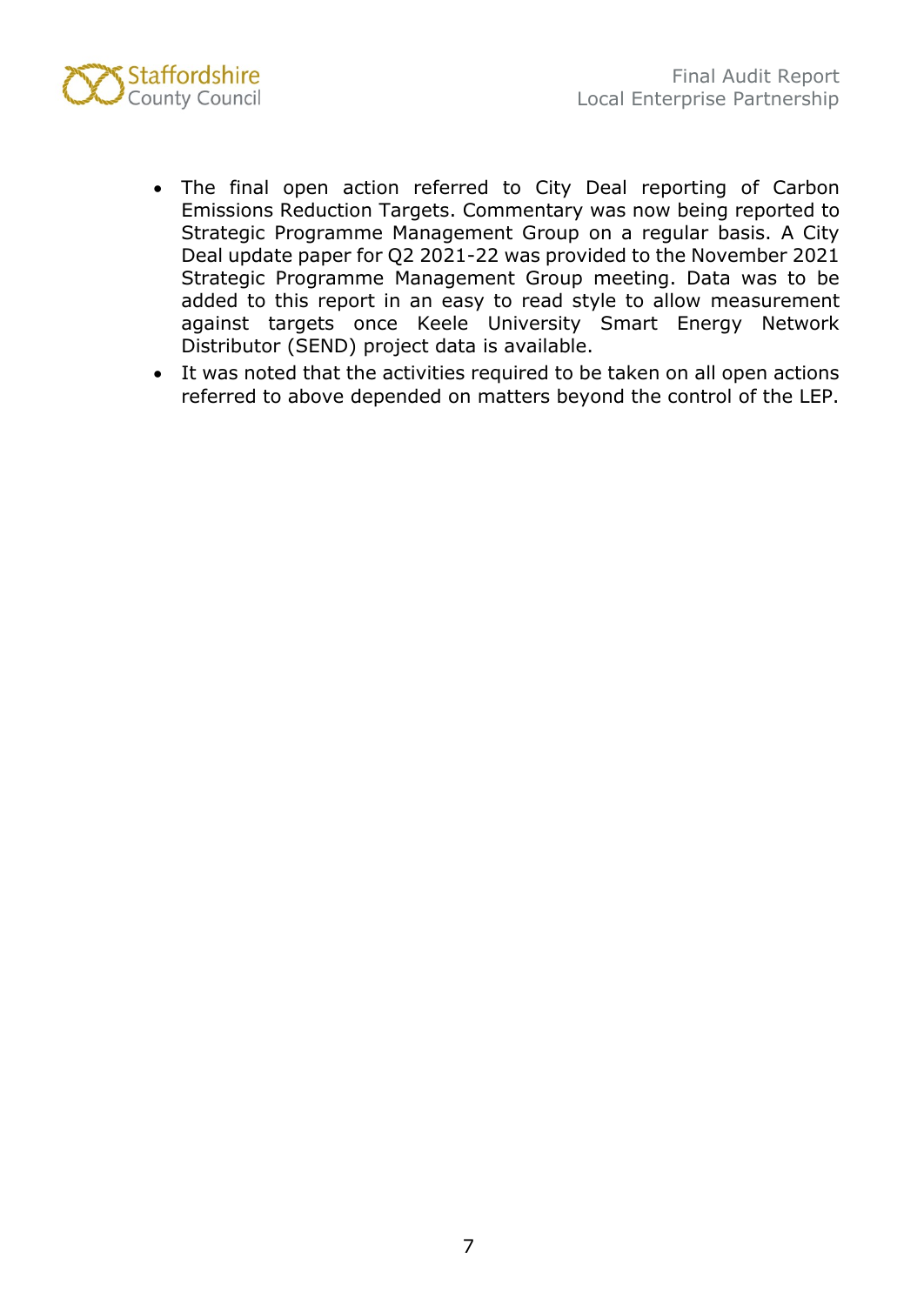

## <span id="page-10-0"></span>**3 Control Weaknesses & Recommendations**

#### <span id="page-10-1"></span>**3.1 Application of Local Assurance Framework**

3.1.1 It is expected the LEP publishes minutes of meetings on the LEP website within 10 working days of the meeting taking place.

Publication of Board meeting minutes is referred to in section 103 of the NAF which states:

- The LEP website must include a commitment to meet set timelines, these are based on the Best Practice Guidance in accordance with the Local Government Act 1972.
- Minutes of Board meetings are to be published within 10 working days of the meeting taking place and may be in draft if internal LEP processes require clearance before the minutes are finalised.

Testing highlighted that draft minutes for the Board meeting held Thursday 16th December 2021 were published one day late.

However, it was acknowledged that the 10 day publication timescale included the Christmas period when key Secretariat staff were not available due to annual leave, due to return to work until the first working day of the new year (4th January 2022). These minutes were then promptly approved by the LEP CEO and published online by the LEP (5th January 2022).

There is a risk of non-compliance with Assurance Framework requirements.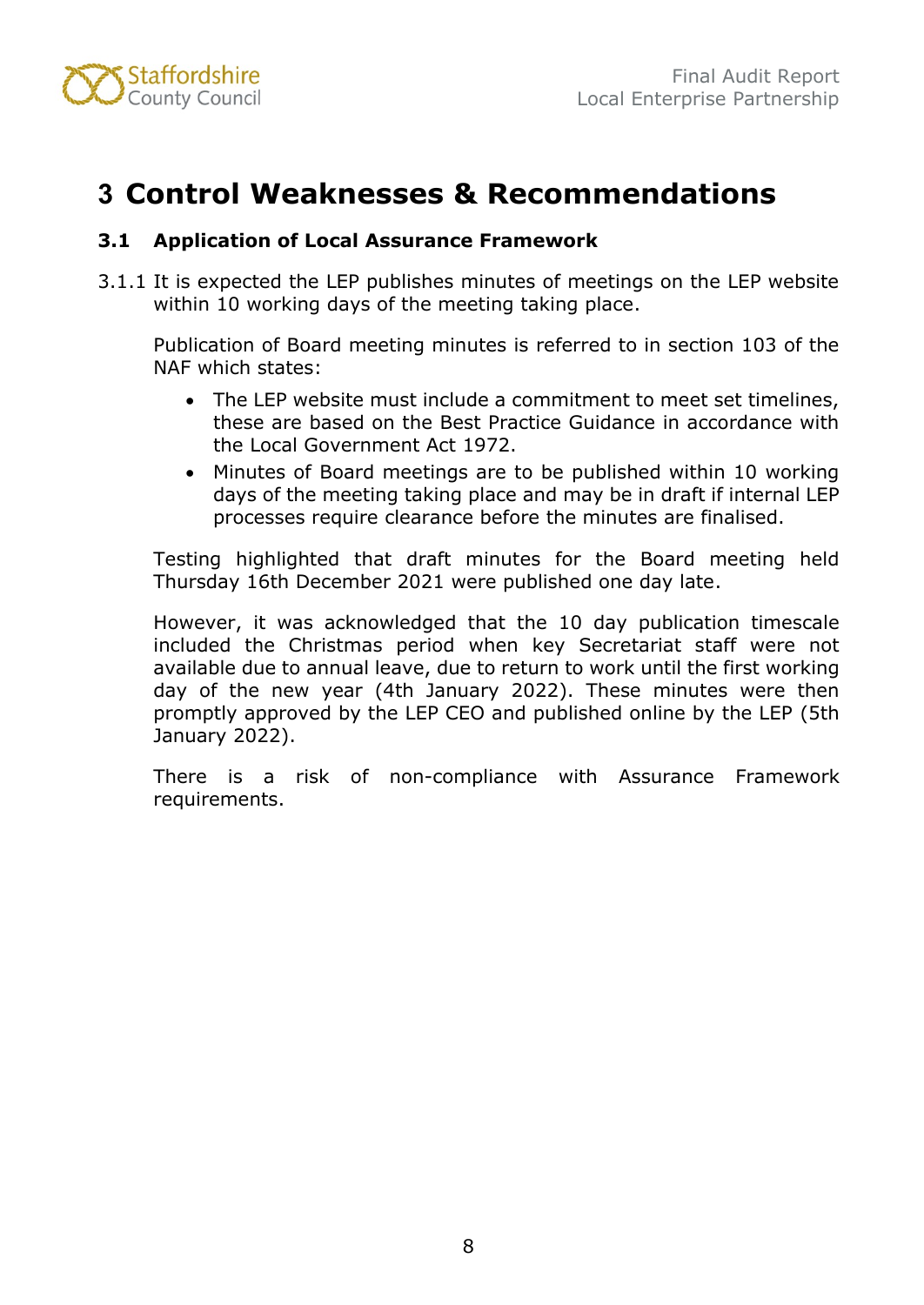

|                         | <b>Recommendation 1</b>                                                                                                                                                                                                                      | <b>Summary Response</b>                                                                                                                                                                                                                       |  |  |
|-------------------------|----------------------------------------------------------------------------------------------------------------------------------------------------------------------------------------------------------------------------------------------|-----------------------------------------------------------------------------------------------------------------------------------------------------------------------------------------------------------------------------------------------|--|--|
| <b>Risk</b><br>Rating:  | Low Priority                                                                                                                                                                                                                                 | <b>Business Engagement</b><br><b>Responsible</b><br>Officer / Executive<br>Officer:<br>Support Assistant                                                                                                                                      |  |  |
|                         | <b>Summary of Weakness:</b>                                                                                                                                                                                                                  | <b>Agreed Actions:</b>                                                                                                                                                                                                                        |  |  |
| in<br>Christmas period. | Draft minutes for the Board meeting held<br>16th December 2021 were not published<br>accordance with the National<br>Assurance Framework timeframe of 10<br>working days, it is acknowledged that this<br>was due to annual leave during the | This year's December Board meeting falls<br>on Thursday 15 <sup>th.</sup> Therefore, minutes<br>should be written & uploaded as draft<br>before Christmas office closures/by<br>22/12/22, regardless of whether the CEO<br>has approved them. |  |  |
| <b>Recommendation:</b>  |                                                                                                                                                                                                                                              | <b>Implementation Date:</b>                                                                                                                                                                                                                   |  |  |
|                         | The impact of leave on publication<br>deadlines be considered.                                                                                                                                                                               | 19/12/2022                                                                                                                                                                                                                                    |  |  |

3.1.2 It is expected that all Board Members of the LEP have signed up to a Code of Conduct, posted on the LEP website and compliant with national standards and Nolan Principles.

The LAF states all Board Members and LEP Officers are to sign up to a Code of Conduct. There have been no new Board members since the review of Board members Codes of Conduct in the previous 2020/21 audit.

The only change in senior staff related to the new Chief Executive Officer (CEO). The CEO joined the LEP in April 2021; however, completed Code of Conduct forms for the CEO and LEP officers were not available. The Business Engagement Officer advised this appeared to have been missed for the CEO and Secretariat Officers and would be completed imminently. This was not available at the conclusion of this review.

There is a risk of non-compliance with governing standards.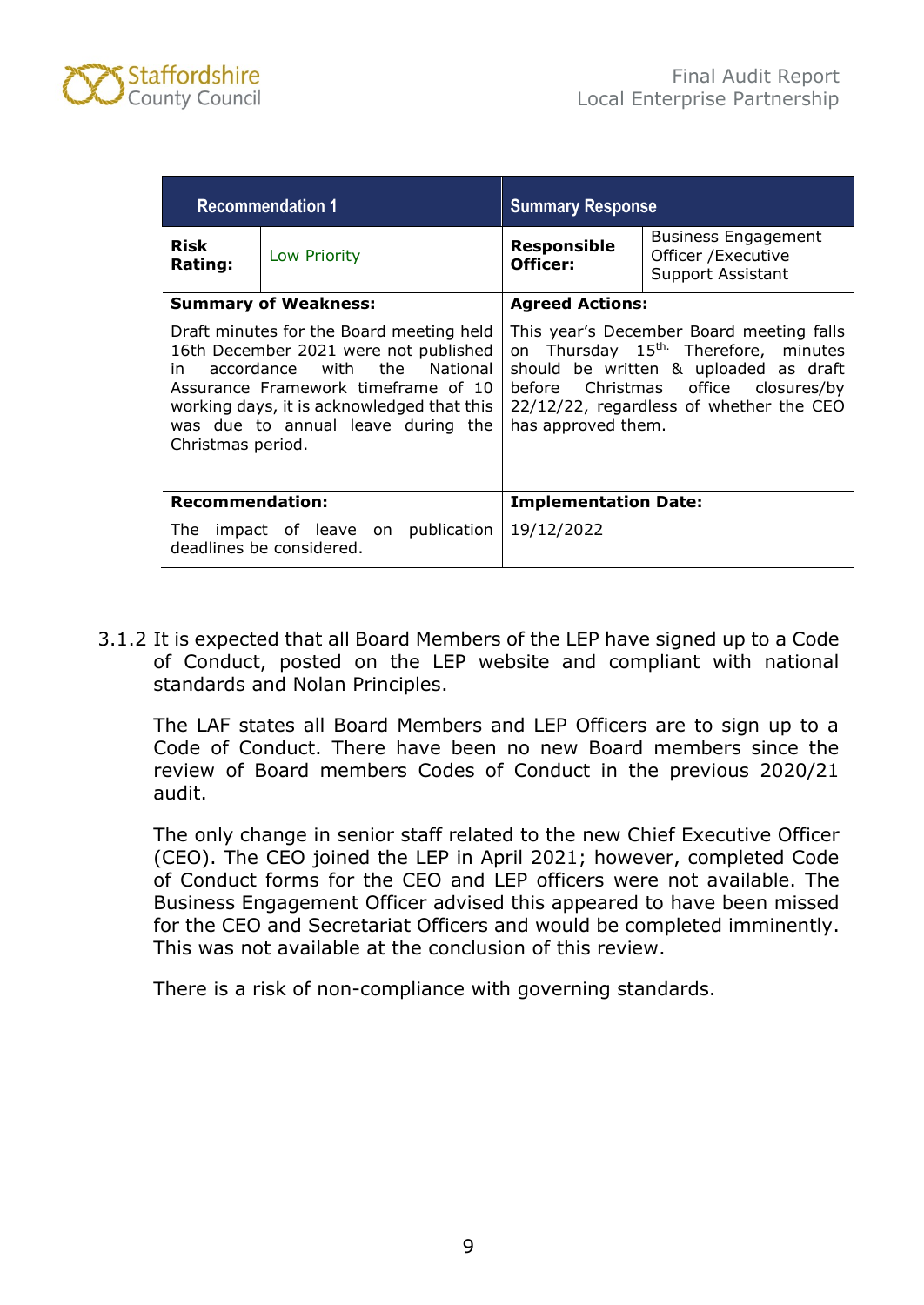

| <b>Recommendation 2</b> |                                                                                                                                                                         | <b>Summary Response</b>                                                                                                                                           |                                   |  |
|-------------------------|-------------------------------------------------------------------------------------------------------------------------------------------------------------------------|-------------------------------------------------------------------------------------------------------------------------------------------------------------------|-----------------------------------|--|
| Risk<br><b>Rating:</b>  | <b>Medium Priority</b>                                                                                                                                                  | <b>Responsible</b><br>Officer:                                                                                                                                    | Governance and Project<br>Officer |  |
|                         | <b>Summary of Weakness:</b>                                                                                                                                             | <b>Agreed Actions:</b>                                                                                                                                            |                                   |  |
| principles.             | Code of Conduct forms have not been<br>completed/signed by the CEO and LEP<br>Officers which contravenes Assurance<br>Framework requirements and governance             | Code of Conduct for LEP staff to be<br>produced as part of AF review (following<br>outcome of LEP national review) - to be<br>adapted from Board Code of Conduct. |                                   |  |
| <b>Recommendation:</b>  |                                                                                                                                                                         | <b>Implementation Date:</b>                                                                                                                                       |                                   |  |
| ongoing compliance.     | The LEP to ensure a Code of Conduct form<br>is completed for all relevant staff as soon<br>as possible and that appropriate review<br>mechanisms are in place to ensure | 01/03/2022<br>Consideration by 01/03/22, or carried<br>forward if review still outstanding.                                                                       |                                   |  |